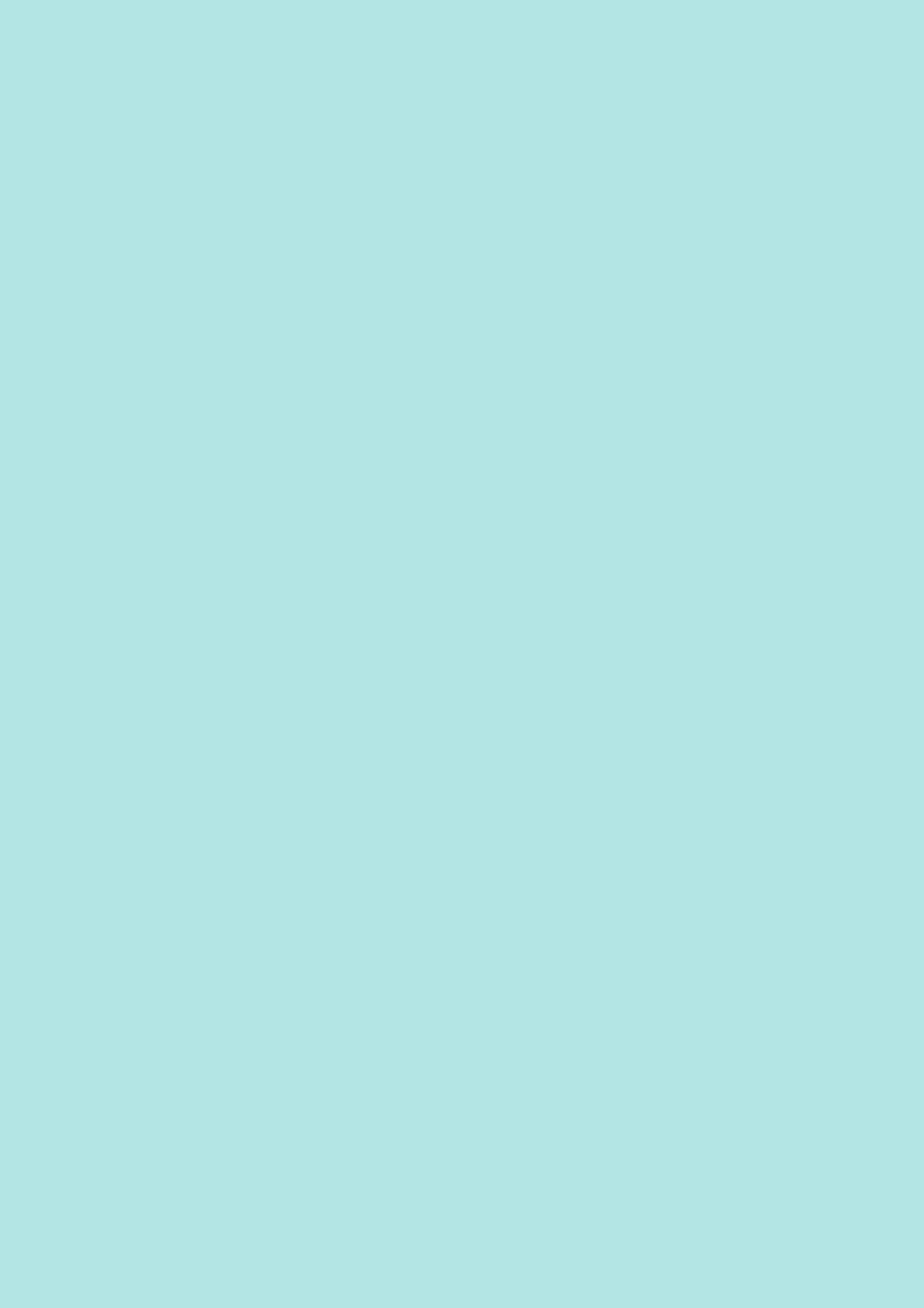#### **Overview**

This Report contains major findings arising out of Compliance Audits of various Departments under the Economic Sector of the Government of Madhya Pradesh conducted during 2017-18. The Report is structured in two chapters. Chapter I provides general information about audited entities, audit coverage and responses of the Government to the Audit Inspection Reports/Audit Reports. Chapter II of Report contains findings of Audit on 'Execution of work through Turnkey Contracts in Water Resources Department' and 10 Audit Paragraphs. The audit findings included in the Report have total money value of  $\bar{\tau}$  1,096.80 crore involving issues of systemic deficiencies, irregular expenditure, avoidable extra expenditure, etc.

The audit has been conducted in conformity with the Auditing Standards of the Comptroller and Auditor General of India. Audit samples have been drawn based on statistical sampling. The specific audit methodology adopted has been mentioned in the Audit report. The audit conclusions have been drawn and recommendations have been made taking into consideration the views of the Government. A summary of the main audit findings is presented in this overview.

#### **Compliance Audit**

## **2.1 Audit on execution of work through Turnkey Contracts in Water Resources Department**

The Water Resources Department switched over from Percentage Rate Contract to Turn Key Contract (TKC), with aim to complete the irrigation projects in a prescribed time schedule with a lump sum fixed price.

The Department awarded 64 TKCs, costing  $\overline{5}$  7,530.25 crore since 2010-11 to 2017-18, out of which 22 TKCs were sampled for audit. The audit of Execution of work through TKCs in WRD was conducted covering the period from 2013-14 to 2017-18. As of March 2019, the WRD incurred an expenditure of  $\overline{5}$  3,729.79 crore since 2010-11 on 22 selected TKCs. The Audit was conducted to evaluate the achievements of implementation of TKC's objective along with development of irrigation potential.

A compliance audit of execution of work through Turnkey Contracts in Water Resources Department during the period 2013-18 revealed the following:

#### *Non-adherence to time schedule for execution of works*

Out of 22 selected TKCs, only one TKC was completed within the stipulated period and two were running on time. The remaining TKCs were either completed/terminated in extended period or delayed. Thus, the objective of timely completion of the Project could not be achieved.

*(Paragraph 2.1.8.1)* 

## *Non-achievement of Irrigation Potential*

Against the plan to develop 3,14,090 ha of CCA, only 1,47,648 ha (47.00 *per cent*) was developed from these TKCs, despite incurring expenditure of ` 2,672.33 crore (88.72 *per cent*).

*(Paragraph 2.1.8.2)*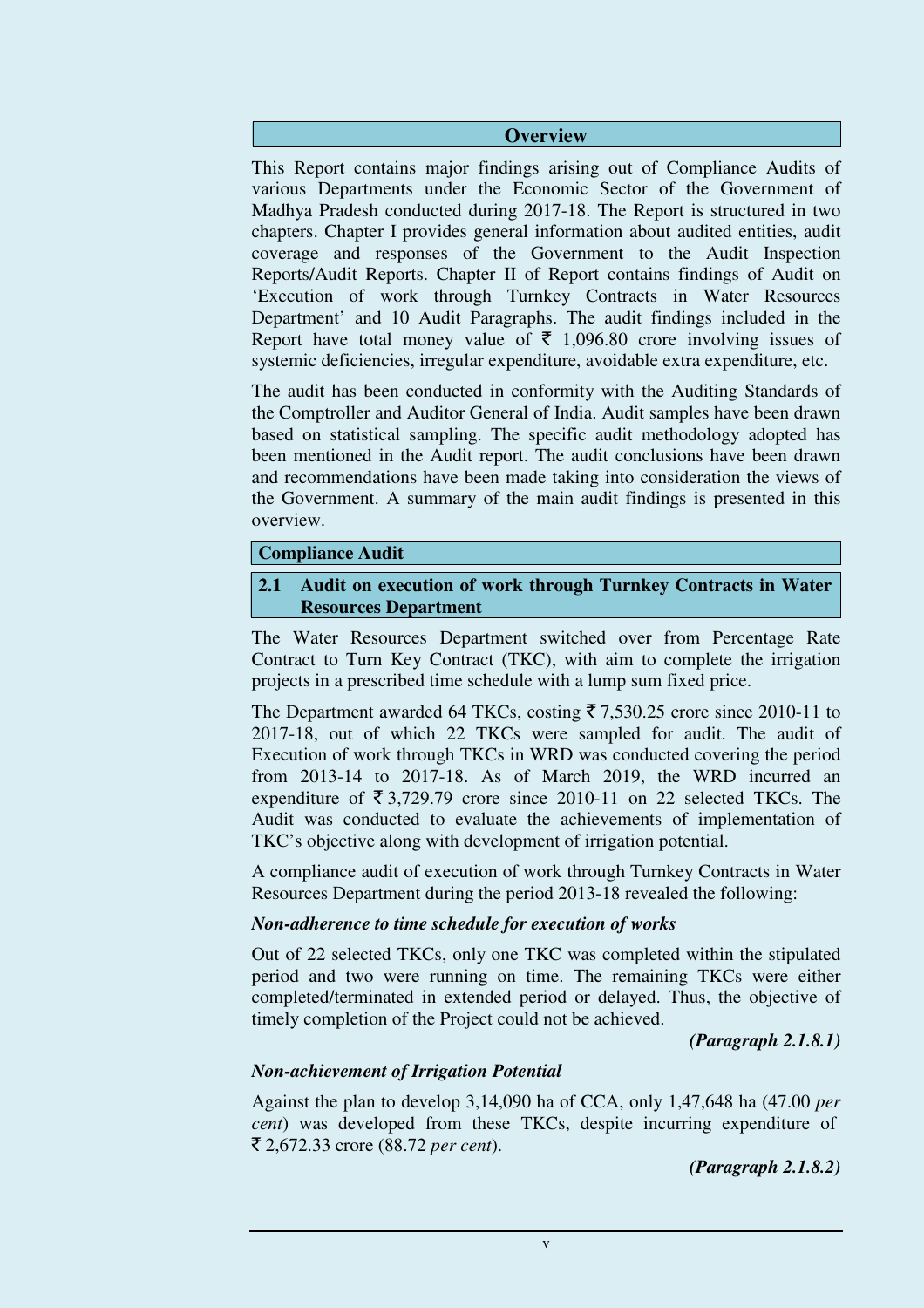# *Non-preparation of Standard Bidding Document*

TKC began in 2010 however SBD is not prepared even after lapse of nine years, as a result instances of irregular reduction of Performance Security amounting to  $\bar{\tau}$  102.66 crore, less retention of Security in Sip-Kolar Link Project amounting to  $\bar{\mathcal{F}}$  4.87 crore, irregular inclusion of Price adjustment clause extra financial burden of  $\bar{\tau}$  124.53 crore, etc. were observed by audit.

## *(Paragraph 2.1.4.1)*

# *Non-completion of Projects*

An expenditure of  $\bar{\mathcal{F}}$  568.50 crore was incurred up to March 2019 on Bhanpura Canal Project and Garoth Micro Irrigation Project, remained infructuous due to non-construction of the Twin Inlet Barrel, resulting in failure to irrigate the targeted land of 34,754 ha and affecting the livelihood of 44,154 farmers. Further, an expenditure of  $\bar{\tau}$  123.46 crore, incurred on the Sip Kolar Link Project remains infructuous due to non-completion of weirs and tunnel and also the purpose to irrigate 6,100 ha land remains unachieved.

#### *(Paragraph 2.1.6.1)*

# *Deviation from approved drawings and design*

An amount of  $\bar{\tau}$  11.67 crore was excess paid to Contractor due to construction of 21 Cart Tracks in place of 20 Village Road Bridges.

*(Paragraph 2.1.6.2)*

## *Irregular revision of payment schedule*

Undue benefit of  $\bar{\mathfrak{g}}$  66.04 crore was given to Contractors by injudiciously amending the payment schedule post awarding of tenders thereby making it unequitable for the participants in four TKCs. Further, undue benefit of  $\bar{\mathfrak{F}}$  3.61 crore was given to Contractor in the Bhanpura Canal Unit-II by merging the cost of trial run, commissioning and maintenance in the other components. Premature release of 50 *per cent* cost of operation and maintenance amounting to  $\bar{\tau}$  1.51 crore before completion of Defect liability period up to May 2021.

*(Paragraph 2.1.6.3)* 

## *Excess payment for work not done*

Instances of excess payment of  $\bar{\tau}$  3.68 crore to Contractor due to construction of steel aqueducts instead of Reinforced Cement Concrete (RCC) aqueducts, excess payment of  $\bar{\xi}$  10.88 crore due to non- construction of some part of the works and excess payment of  $\bar{\bar{\xi}}$  8.92 crore due to less development of command area were observed.

*(Paragraph 2.1.6.9)* 

## *Lack of quality control in cement concrete works*

Against the requirement of 563 test of CC lining and structures, only 30 tests were conducted by the Contractor which were also beyond the acceptable criteria and canal lining was found damaged in various reaches.

*(Paragraph 2.1.7.2)*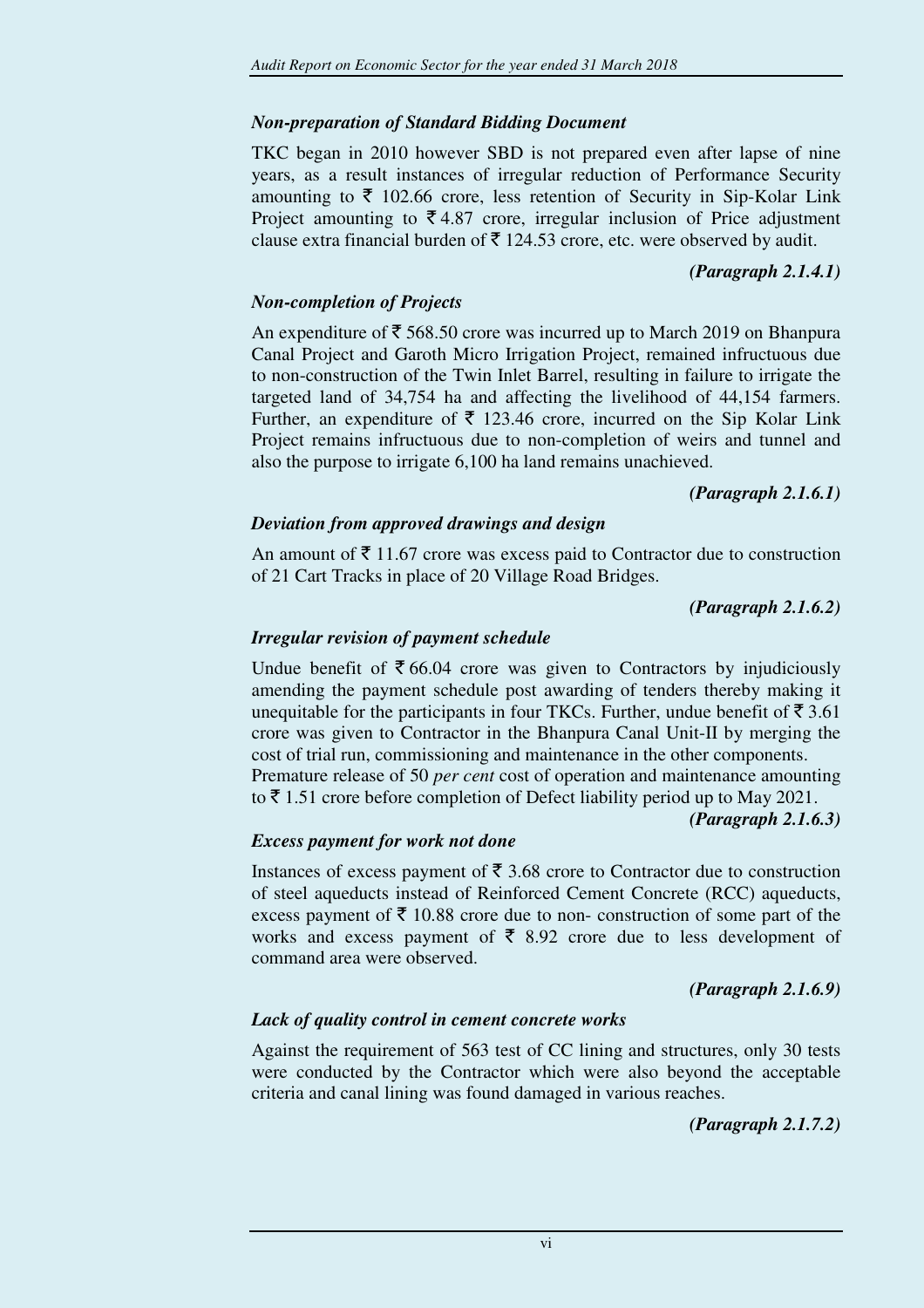#### *Recommendations*

The Department should prepare a uniform Standard Bidding Document (SBD); adhere to contract terms and conditions; fix accountability for extra payments and unreasonable relaxation of contract provisions; limit the payments as per actual work done in a phase-wise completion/ development of command area; besides also ensuring comprehensive monitoring and strengthening of Quality Control and Supervision mechanism.

# **2.2 Audit Paragraphs**

Audit has reported on several significant deficiencies in critical areas which impact the effectiveness of the State Government. Some important findings arising out of Compliance Audit (10 paragraphs) feature in the Report. These observations relate to non-compliance with rules and regulations, audit on propriety of action, cases of expenditure without adequate justification and failure of oversight/governance as mentioned below:

## **Forest Department**

Unauthorised execution of non-forestry work in Reserved forest in violation of Forest (Conservation) Act and without environment clearance resulted in unauthorised use of public fund amounting to  $\bar{\xi}$  1.02 crore.

## **(***Paragraph 2.2.1***)**

Incorrect application of rates and incorrect computation of leviable charges towards *Aastha-mulak,* Human Resource Development; Monitoring, Evaluation and Supervision Charges resulted in short demand and short recovery of  $\bar{\mathfrak{c}}$  93.80 lakh.

## **(***Paragraph 2.2.2***)**

Failure of the Forest Department in commencement of work of Catchment Area Treatment Plan for Pench Valley Group Water Supply Project which involved construction of Mandhan Dam by Public Health Engineering Department, despite remitting the amount by the user agency, not only resulted in the blockage of money but has the potential to adversely affect the live storage capacity of the dam due to the silting of eroded soil also. This, consequently, will affect the entire project and the environment.

#### **(***Paragraph 2.2.3***)**

## **Public Works Department**

Non-adherence to the standard specifications led to execution of below specification Cement Concrete Pavement work amounting to  $\bar{\tau}$  1.14 crore.

#### **(***Paragraph 2.2.4)*

On the basis of suspected fraudulent invoices, excess payment of  $\bar{\tau}$  22.50 lakh was made to Contractor on account of machineries expected to be deployed on the work.

**(***Paragraph 2.2.5)*